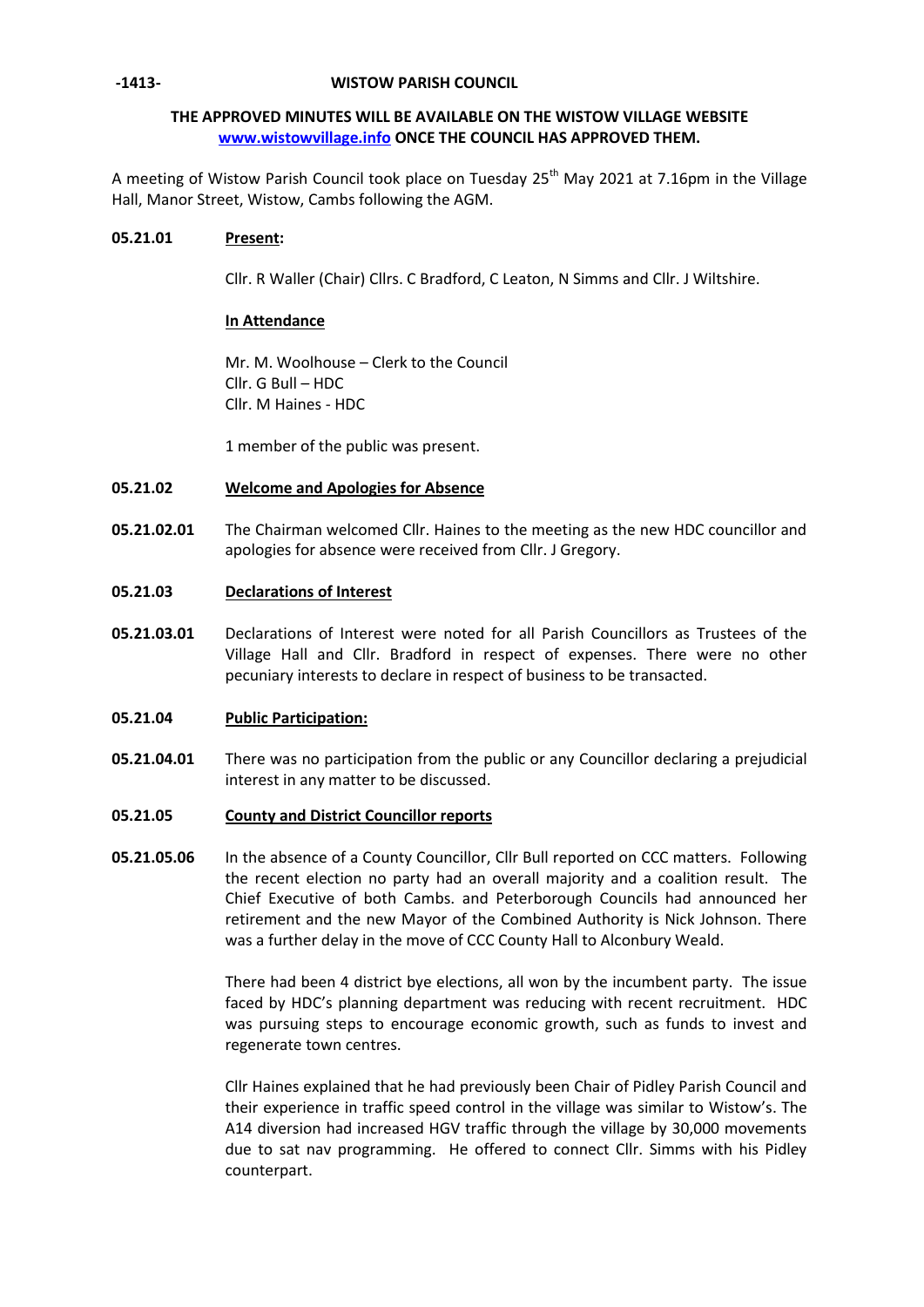### **-1414-**

#### **05.21.06 Approval of minutes of meeting held on 27th April 2021**

**05.21.06.01** The minutes had been circulated prior to the meeting and **it was resolved unanimously that the minutes be and are approved and that they be signed by the Chair of the Meeting.**

#### **05.21.07 Resignation of Cllr. Macinnes**

**05.21.07.01** The Chairman explained that the resignation of Cllr. Macinnes had not been previously recorded and expressed the Council's appreciation of his efforts as councillor and noted that he continued to with a number of activities in the village.

#### **05.21.08 Matters Arising or carried forward from previous meetings**

#### **05.21.08.01** Street lighting

The Chairman reported that the works were almost finished prior to payment being made.

#### **05.21.08.02** Flooding

Cllr. Wiltshire reported that whilst Bury Brook coped satisfactorily with 100mm of rain in May, it had not with the 110mm in December, of which 55mm fell in 24 hours. A meeting had occurred between the Alconbury developers and Broughton Parish Council and HDC and EA reports into the floods in December were expected. Also he had yet to hear from CCC regarding a meeting date.

### **The Clerk agreed to identify their flood leads in adjacent councils.**

#### **05.21.08.03** Road conditions

The Clerk reported that he had not heard further from Mrs Harlock regarding speeding traffic at the Toll on the Warboys to Bury road.

#### **05.21.08.04** 2 2<sup>nd</sup> Defibrillator

The meeting discussed the proposed second defibrillator and

### **It was agreed to**

- **(1) purchase equipment in advance of the power supply being installed; and**
- **(2) to install equipment at the junction of Oaklands Avenue and Harris Lane;**
- **(3) provide a budget and authority to spend up to £2500 on equipment and installation; and**
- (4) **select complete equipment powered by renewable energy.**

### **05.21.07.05** 2021 Elections

Cllr. Haines explained that he was the ward's new representative following the death of Cllr. Tavener. Cllr. Rogers had retired as County Councillor and had been succeeded by Cllr. Simon Corney, previously of Ramsey Town Council. The Chairman added that he sent a condolence card to Cllr. Tavener's family.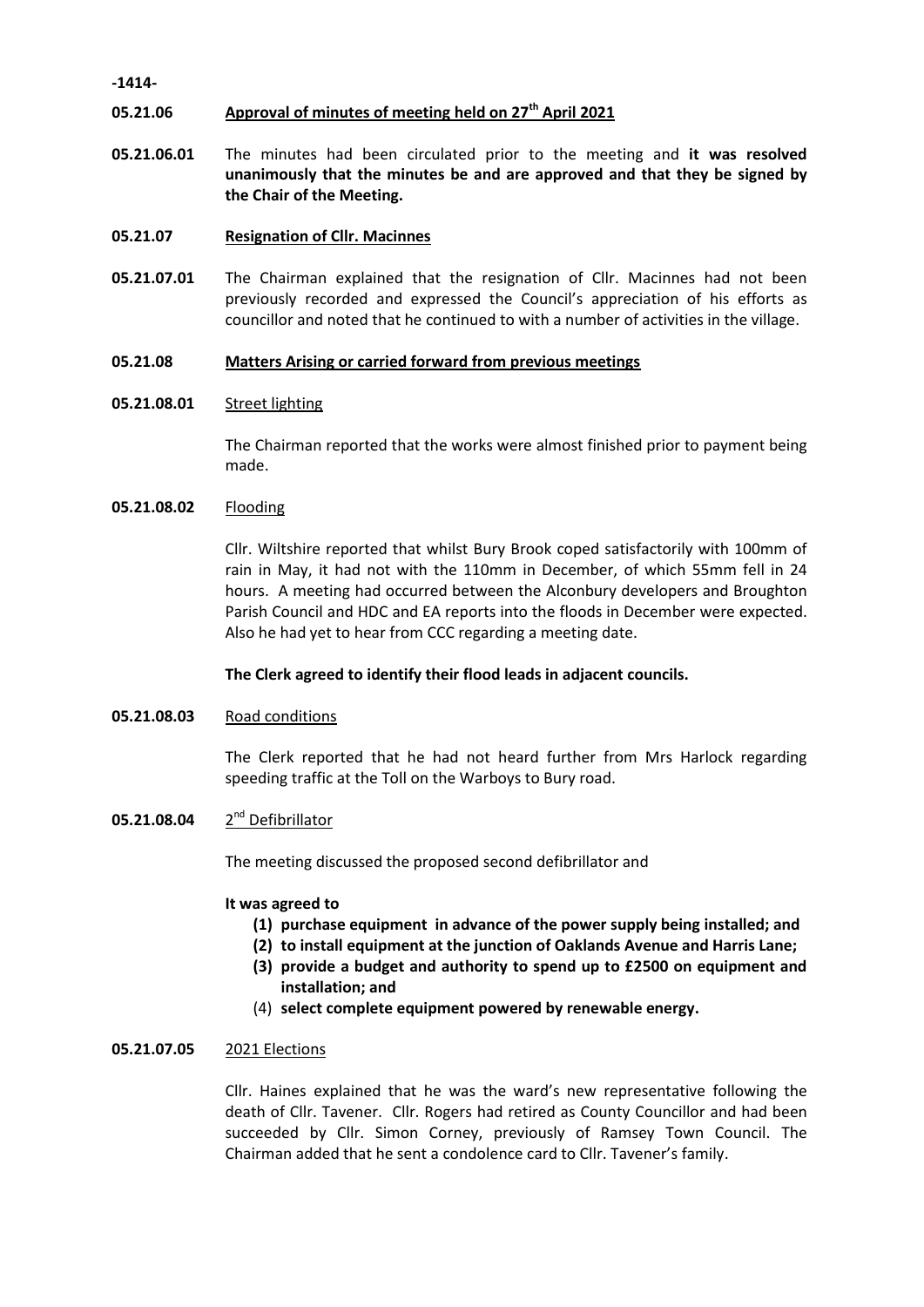### **-1415-**

### **05.21.08.06** Village Green trees

The Chairman reported that Mr Jackson quoted £95 per tree to be pollarded and the work would be undertaken in phases.

### **05.21.08.07** Village Emergency Plan

Cllr. Wilshire reported that the CRG had stood down having received a low number of calls during the pandemic. It was felt that residents had their own support arrangements but some work was undertaken collecting prescriptions or shopping.

#### **05.21.09 Planning**

**05.21.09.01** The Chairman reported that he contacted the Vicar of St John because the recent correspondence from Rose Homes referred to an offer from Mrs Bance to donate land adjacent to the cemetery as an extension and this was a church responsibility.

### **05.21.10 Finance**

**05.21.10.01** The meeting approved the accounts for payment: 25<sup>th</sup> May 2021.

| <b>Date</b> | <b>Ref No</b> | Pavee                 | <b>Description</b>         | Amount £ |
|-------------|---------------|-----------------------|----------------------------|----------|
| 25/05/2021  | 36            | Mr. M Woolhouse       | Net salary and expenses    | 296.89   |
| 25/05/2021  | 37            | Mr. R Jackson         | <b>Grass cutting</b>       | 700.00   |
| 25/05/2021  | 38            | <b>Balfour Beatty</b> | Lights maintenance         | 124.20   |
| 25/05/2021  | 39            | <b>CAPALC</b>         | Affiliation fee            | 283.89   |
| 25/05/2021  | 40            | <b>LGS Services</b>   | Payroll management charges | 79.20    |
| 25/05/2021  | 41            | Mr. C Bradford        | Dog bag costs              | 54.00    |

- **05.21.10.02** The meeting noted bank charges for the month **15.00**
- **05.21.10.03** Income and Expenditure Account

The Meeting noted the income and expenditure account for May 2021.

**05.21.10.04** Bank Reconciliation

The Meeting noted the bank reconciliation for May 2021.

**05.21.10.05** Bank Balances

The Meeting noted account balances as at 19<sup>th</sup> May 2021.

05.21.10.06 MetroBank

The Clerk reported that he had met the Chairman to clarify problems in approving payments with MetroBank who confirmed there was a "missing linkage" and the IT team had been asked to resolve the matter. The meeting felt the service had been poor and the Chairman felt that if problems continued the Council should consider moving its banking to another bank.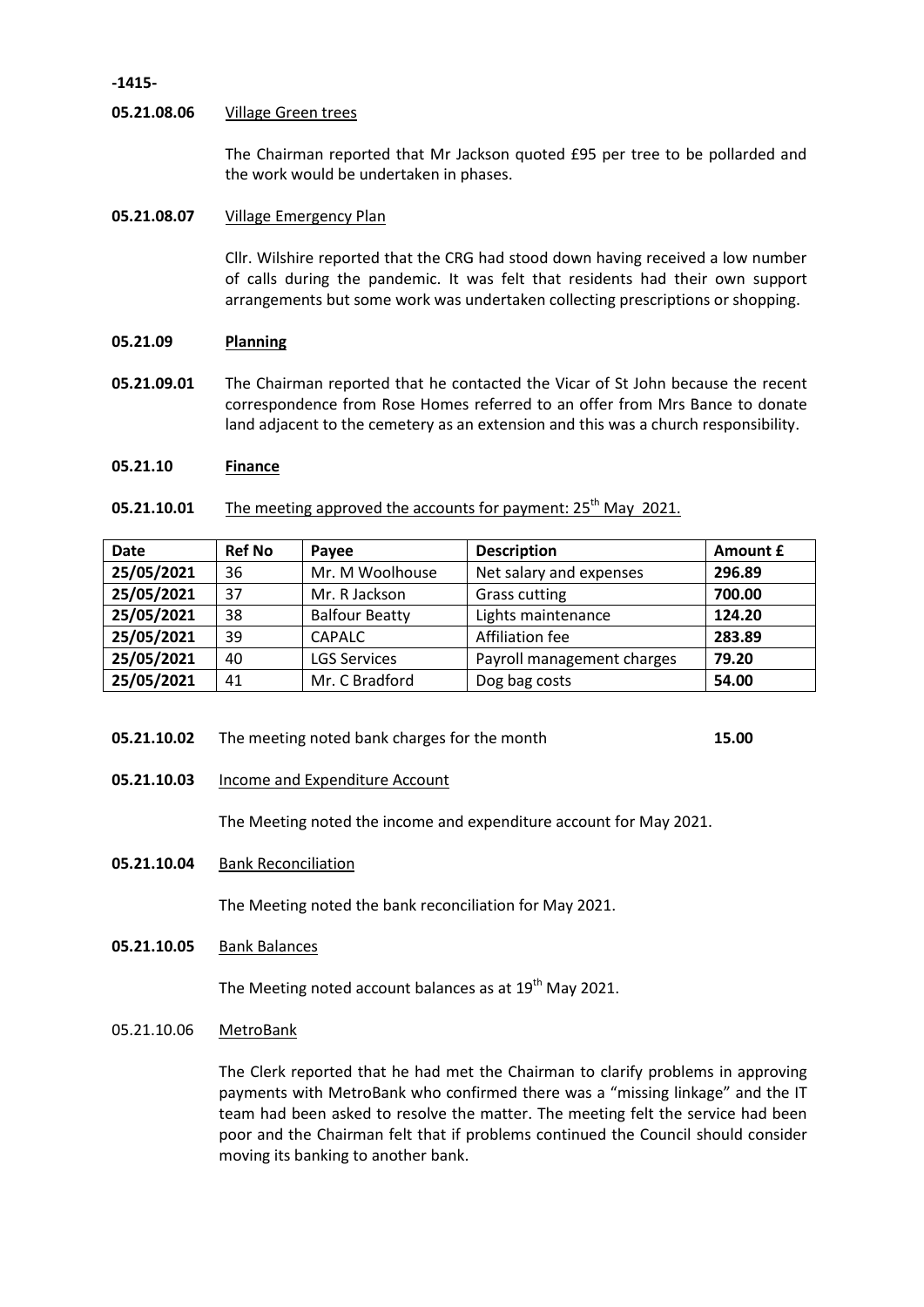**-1416-**

### **05.21.10.07 AGAR**

The meeting unanimously approved the AGAR Section 2 form and the Certificate of Exemption in respect of financial year 2020/2021.

#### **05.21.11 Traffic, Highways & Road Safety.**

**05.21.11.01** The meeting noted the previously circulated correspondence and the highways issues dealt with above.

#### **05.21.12 Policing Matters**

**05.21.12.01** There was nothing to report this month.

#### **05.21.13 Village Maintenance**

- **05.21.13.01** Cllr Leaton reported that she had re-informed the national organisers of Wistow's involvement.
- **05.21.14 Correspondence and Communications**
- **05.21.14.01** The Meeting noted the previously circulated correspondence.

## **05.21.15 Verbal reports from Parish Councillors on matters arising from their portfolio responsibilities**

### **05.21.15.01 Litter /Playpark**

Cllr. Waller reported that Mr. Jackson was delivering good work. Cllr. Bradford referred to the previously circulated report from Wicksteed following their annual inspection of the playground equipment identifying £1680 of remedial works **and it was unanimously agreed to proceed with the works.**

### **05.21.15.02 Village Hall**

Cllr. Waller reported that HDC had approved the works and that work on the refurbishment had commenced.

### **05.21.15.03 Trees/Grass**

The Chairman had accepted Mr. Jackson's quote of £95 per tree.

#### **05.21.16. Monthly Audit**

**05.21.16.01** Cllr. Bradford volunteered to be Auditor for June 2021.

#### **05.21.17 Items for discussion at the next meeting**

**05.21.17.01** No items were raised for discussion.